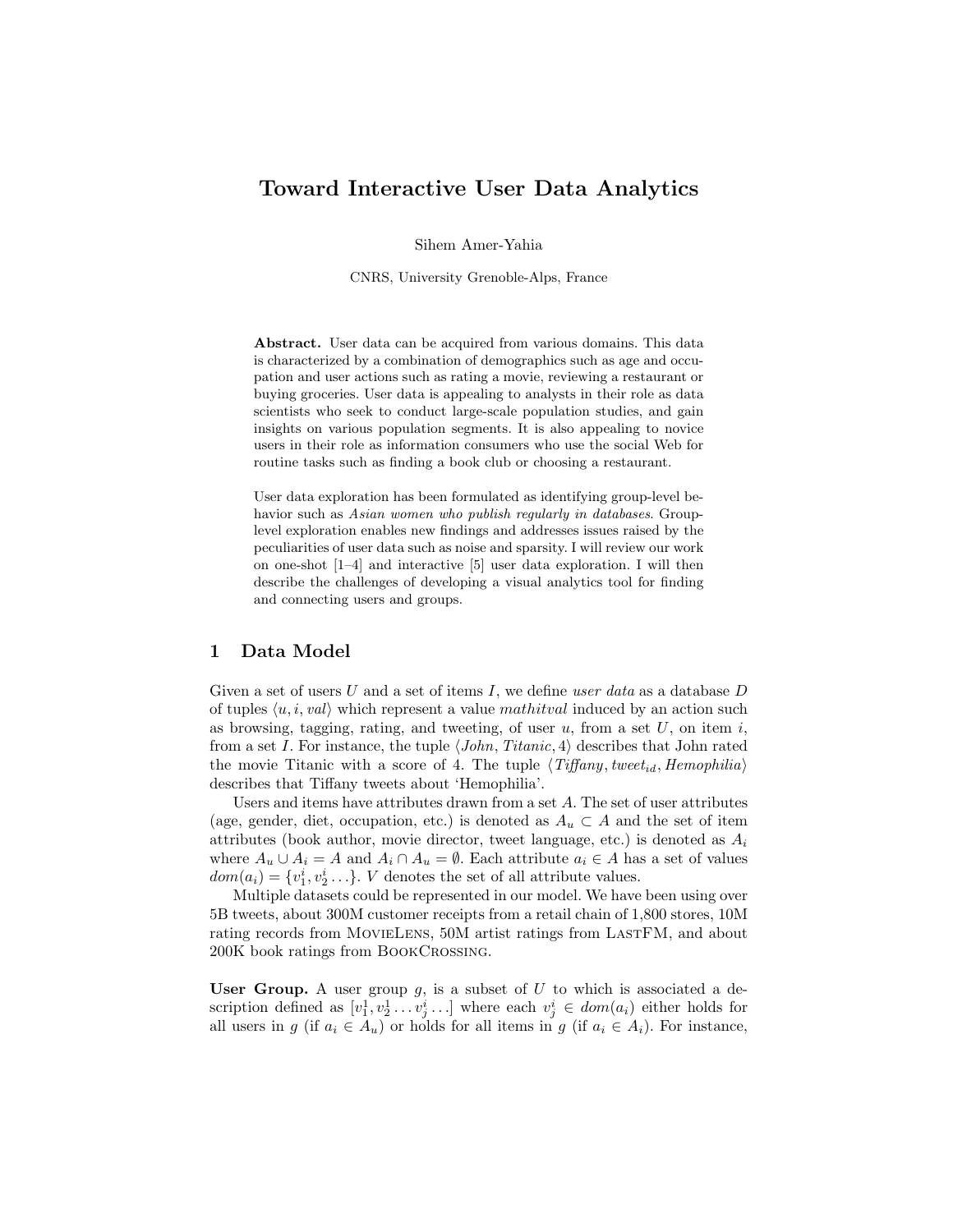the group [25, student, action] contains 25-year old students who watch action movies. Here, "25"  $\in dom(age)$ , "student"  $\in dom(occupation)$  and "action"  $\in$  $dom(genre)$  where  $\{age, occupation\} \subset A_u$  and  $gene \in A_i$ . G refers to the set of all user groups. We also define two functions  $users(g)$  and  $desc(g)$  that return g's members and g's description, respectively.  $|G| = 2^{|V|+|I|}$ , which can be very large even with a few attribute values and items. For example, with  $|I| = 5$ ,  $|A| = 4$  and 5 values per attribute (i.e.,  $|V| = 20$ ),  $|G|$  will be in order of  $10<sup>7</sup>$ .

### 2 One-Shot Exploration

We describe motivating examples and then summarize our contributions and takeaways for one-shot user data exploration.

Example 1 (Finding a Suitable Movie). Sofia wants to see a comedy. IMDb gives her is a global average rating or an average rating broken down by pre-packaged user segments. Sofia would like to select a set of comedies and only wants to see segments where users have rated those comedies similarly. Those segments, akin to user groups, must be mined from the rating records of her selected comedies and cannot be pre-packaged for every possible subset of D.

*Example 2 (Quantified-Self)*. Mary<sup>1</sup> is an avid book reader and is very active on BookCrossing. She has over 1,000 ratings (ranging from 1 to 10 but mostly high) for her favorite author, Debbie Macomber. She is looking to join an online book club where she can find people with whom she agrees and disagrees to engage in a stimulating debate. Returning user groups that highly agree or disagree with Mary would be useful to her.

Summary of Approaches. The first collection of papers state the problem of user data exploration as a one-shot optimization where the input is any subset of the database D and the output is k user groups in G. In [2], we stated the problem as finding k groups whose ratings are uniform or polarized. This could help us solve Sofia's problem in Example 1. Our follow up work [3], examined the case where the k groups are characterized by similar/dissimilar tagging actions. In [1], the input to the problem was stated as finding a set of groups whose rating distribution was close to one distribution provided as input. This could help us solve Mary's problem in Example 2. Finally, in [4], we studied a multi-objective formulation of the problem of finding user groups where criteria such as the coverage of input data, the rating distribution of individual groups, or the diversity of returned groups, could be optimized together.

Summary of Takeaways. In this series of papers, we showed that it is useful to state user data exploration as the problem of optimizing local and global criteria. Individual group size, the distribution of ratings within a group, or the length of a group's description are examples of local criteria. Global criteria refer to the coverage of input records or the divesity of returned groups. We showed the hardness of our problems and proposed heuristics to address them efficiencly.

 $1$  We do not know Mary personally but she is a real user on BOOKCROSSING.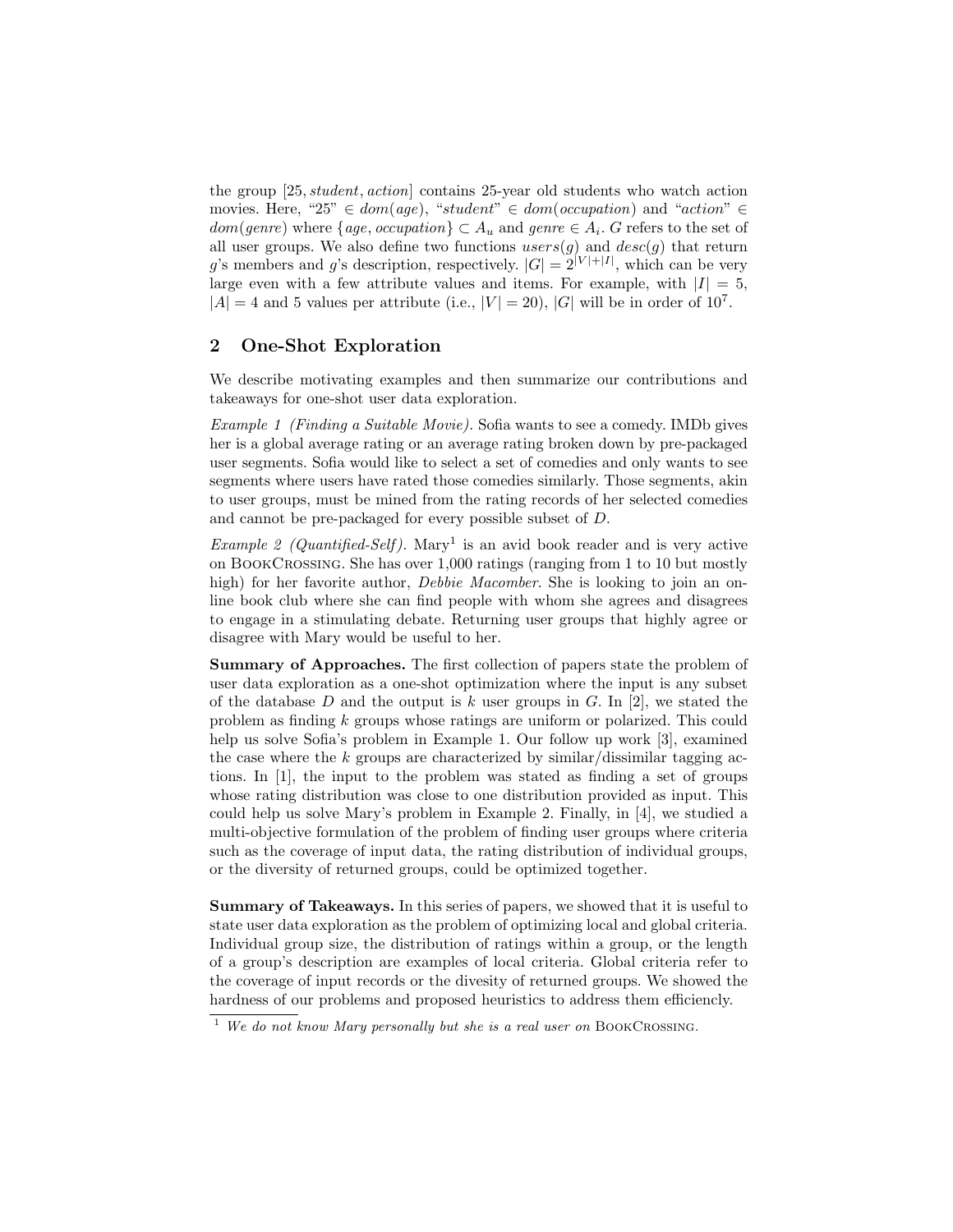## 3 Interactive Exploration

We describe a motivating example and then summarize our contributions and takeaways for interactive user data exploration studied in [5].



Fig. 1. WebDB 2014 Program Committee Formation

*Example 3 (Expert-Set Formation)*. Martin<sup>2</sup> is looking to build a program committee formed by geographically distributed male and female researchers with different seniority and expertise levels. Martin starts with 2 junior researchers, S. Michel and X. Xiao (Figure 1). The system uses them to discover 3 groups out of which the group described as prolific, high publications and publishing in SIGMOD, has 29 geographically-distributed and gender-distributed researchers. Martin chooses L. Popa, A. Doan, M. Benedikt, and S. Amer-Yahia in those groups. Step 3 reveals 3 other groups out of which 1 group contains 119 highly senior researchers and can be broken into 3 sub-groups whose researchers have expertise in data integration. In particular, the group labeled query processing, PVLDB and ICDE contains 26 senior researchers out of which 8 are of interest to the PC chairs: J. Wang, F. Bonchi, K. Chakrabarti, P. Fratenali, D. Barbosa, F. Naumann, Y. Velegrakis and X. Zhou. At this stage and after 3 steps only, Martin covered 80% of the WebDB PC.

Summary of Approach. We developed a framework where, at each iteration, an analyst visualizes k groups, chooses one group of interest, and takes an action on that group (add/remove members, modify description). The analyst then chooses an operation to discover  $k$  diverse groups that are relevant to the current group. We provide two opeations: exploit generates k diverse groups that cover the current group, and explore that generates k diverse groups that overlap with the current group. We showed that 50% of the program committees of conferences such as SIGMOD and VLDB and CIKM, can be built in fewer than 9 interactions. We also showed that 80% of the program committee of SIG-MOD can be built in 10 steps and that it is closer to 15 for CIKM. The diversity

 $2$  Martin Theobald was indeed the WEBDB PC chair in 2014!